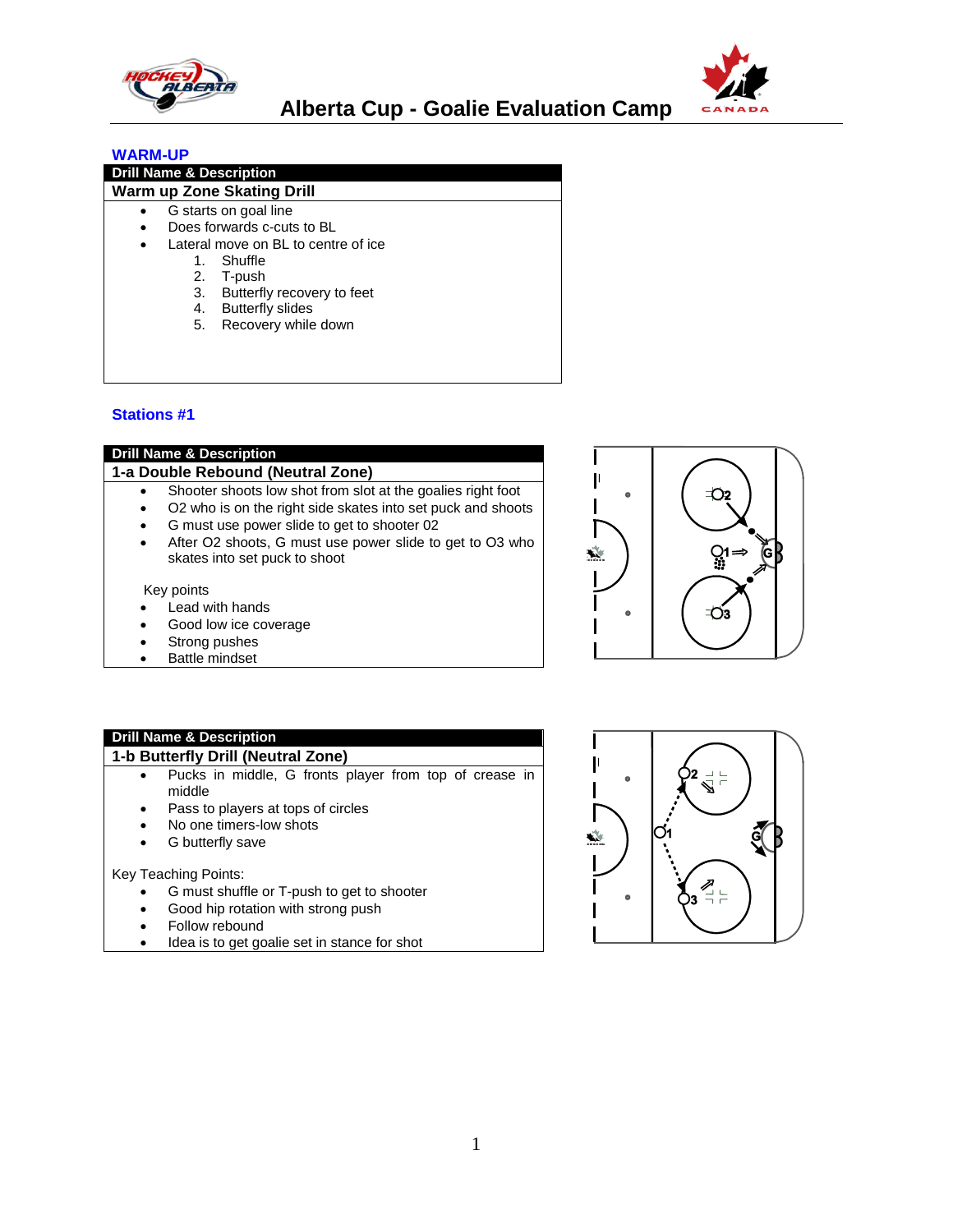





### **Drill Name & Description**

#### **1-c Lateral Tactics (End Zone)**

- O1 will make a pass to O2 then drive down around the pylon and to the backside post
- O2 will pass back to O1 for a one time shot then proceed to drive around the opposite side pylon and to the backside post
- O1, after taking the shot, will cycle to the corner and make a pass to O2 for a one time shot
- G will start facing O1 and track the puck throughout the sequence
- One rebound is live off of the second puck

Key Teaching Points

- G should be quick to position on initial pass
- Awareness of the weakside should be exercised if possible
- G may use backwards flow to get momentum
- A proper butterfly slide will be the most common lateral response with a visual lead, strong rotation and power / control coming through
- G should recognize early whether the body's positioning following the butterfly slide, is sufficient or if a more aggressive response is required
- One through the first save, G must be quick to recover in order to fully play the second puck



### **Drill Name & Description**

| 1-d Gap Control and Traffic Management (End Zone)                                                                                                                                                                                                                                                                                                                                                                                                                                                                                                                                                                                                                                                                          |
|----------------------------------------------------------------------------------------------------------------------------------------------------------------------------------------------------------------------------------------------------------------------------------------------------------------------------------------------------------------------------------------------------------------------------------------------------------------------------------------------------------------------------------------------------------------------------------------------------------------------------------------------------------------------------------------------------------------------------|
| O1 passes to O2 at the point, O2 will drag the puck<br>towards the center of the blue line before using some<br>deception and stepping around either pylon<br>In no circumstance, should O2 shoot before there is a<br>$\bullet$<br>confrontation at the net between O1 and G<br>O2's shots should be wrist shots<br>$\bullet$<br>Once the shot is taken and G either covers the puck up or<br>$\bullet$<br>tracks it, coach will hit O2 with a second puck (O2 will be<br>standing at the blue line in the middle of the two pylons to<br>receive the pass)<br>O1, meanwhile, will arc away from the net and then, with<br>$\bullet$<br>good timing, come back towards the net for a tip or<br>rebound on the second puck |
| <b>Key Teaching Points</b><br>G should have quick-to-position movement in order to<br>establish his position – making $O1$ form to $G$ 's position not                                                                                                                                                                                                                                                                                                                                                                                                                                                                                                                                                                     |

- blish his position making O1 form to G's position not vice versa
- G maintains the strength of this position without getting excessively tangles up with O1
- G can use the gloves to find a sight line or look above the traffic using partial flexion
- G must keep battling for vision in this traffic instance
- For the second puck, again, G must move into position with speed and must now anticipate the upcoming play

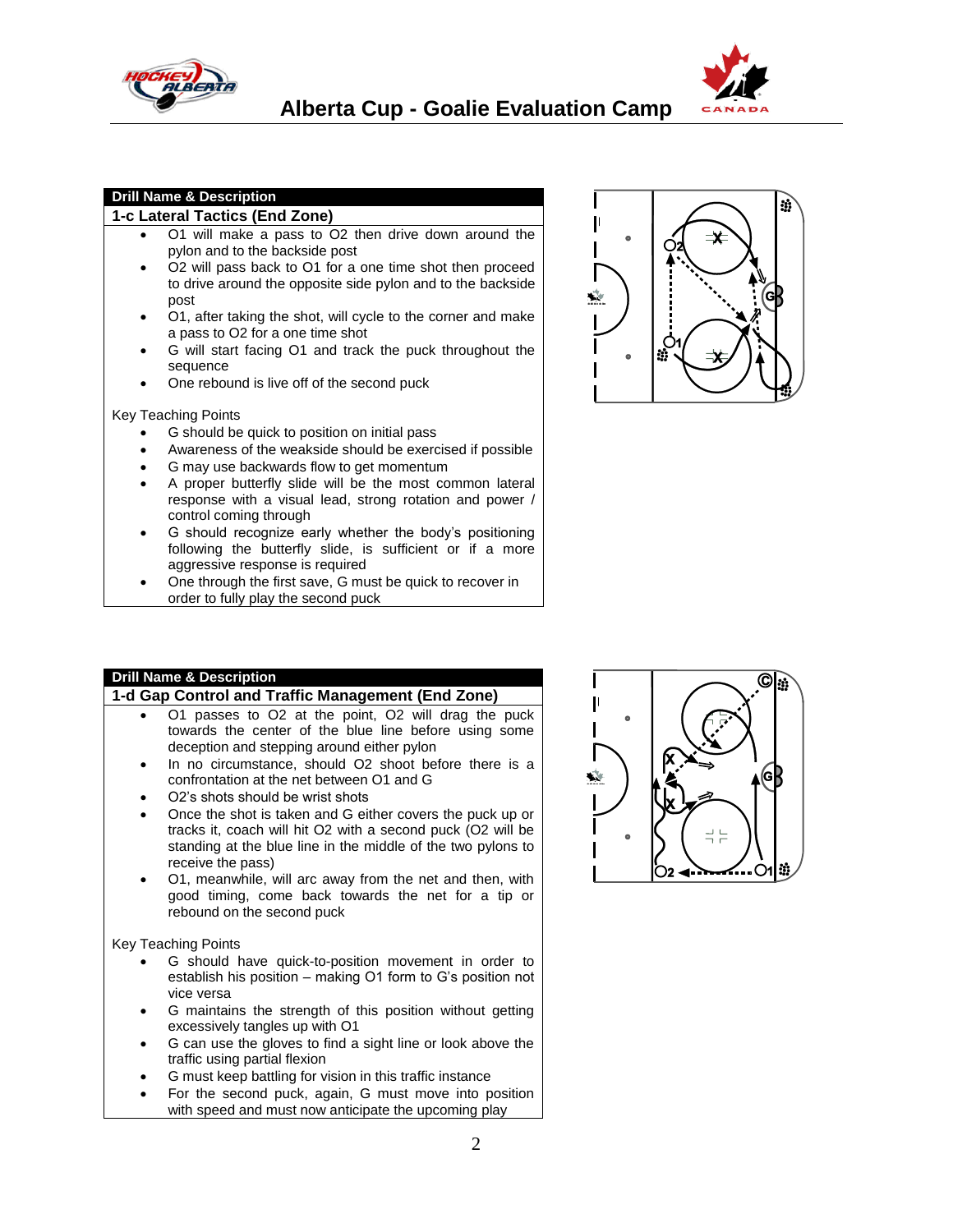



 If it is likely deflection then G may have to slide towards the new trajectory and also be prepared to react if necessary

## **Stations #2**

### **Drill Name & Description 2-a Active Stick Use (Neutral Zone)**

- O1 will start with a puck in the slot, skate in on a short breakaway and execute a deke
- Next, O1 will skate into the corner, pick up a puck, curl around an under the cone and execute a net drive – O1 must travel across the net at least to the mid point of the net
- O1 will then proceed to do the same thing from the opposite corner
- G will track O1 throughout the sequence getting set properly on each puck
- The final puck is played out one-on-one between G and O1

Key Teaching Points

- When in a butterfly, G is at the whim of the skilled player and the idea behind an active stick is to regain some advantage over the speed and skill of O1's hands in tight
- An active stick can take many forms clutter space, pokecheck the puck, jam the space are examples
- When using an active stick, G must maintain all of their other resources – this requires, specifically, that G stay above their thighs
- Staying above one's thighs i.e. not lunging or extending – ensures that G maintains mobility to respond despite the stick's activity

#### **Drill Name & Description**

#### **2-b Pass out Tactics (Neutral Zone)**

- Coach dumps puck into the corner and O1 retrieves
- O1 on retrieval has two options, to swing towards the net or to swing towards the corner
- O2 delays and reads O1's directions, if O1 swings to the net O2 stays on the nearside and receives the pass; if O1 swings to the corner O2 jumps to the back door and receives the pass
- Phase 1: no one timed attempts
- Phase2: one timed shot attempts allowed
- Rebound is played live

Key Teaching Points



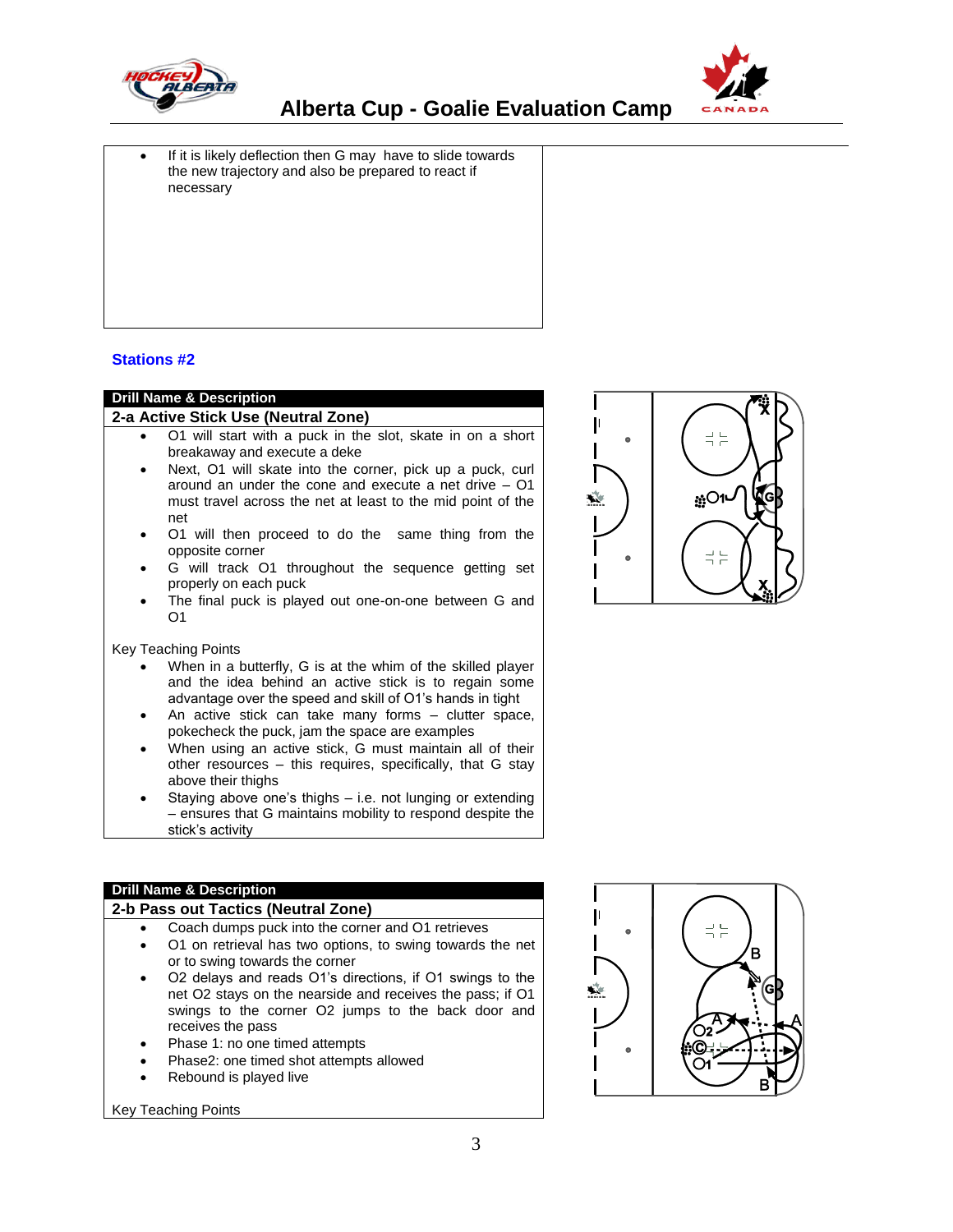



- G must have excellent ice awareness and anticipation skills
- When the passout occurs on the nearside, G should have a depth focus and get off their post
- When the passout occurs on the farside, G should have an angle focus to their positioning
- When the passout occurs to the mid slot, G should get of post and not drift toward shooter
- Regardless of passout type, a visual lead is vital
- G should look to set up whenever possible to maximize control

### **Drill Name & Description**

### **2-c Zone Awareness (End Zone)**

- O1 starts drill by passing to O2 on the half wall
- O2 begins to walk low in to the zone towards the pylons O1 is patient up top during O2's selection
- O2 has three lane options (low slot cut under first pylon, goal line – cut under second pylon, board – cut under third pylon) and selects one of them
- If O2 selects a low slot lane, he drives the net and makes a play on the net; if O2 selects a goal line lane then O1 reads this and jumps backdoor (O2 can pass or shoot); if O2 selects a board lane then O1 jumps down on the nearside and looks for a pass from either side of the net
- Repeat on both sides

### Key Teaching Points

- Zone awareness provides the goaltender with simple rules of thumb for their post positioning
- When the goal line is attacked by a puck carrier, VH is the preferred method
- When the board lane is attacked, G must stay on their feet to track the puck effectively
- When the low slot line is attacked, G will tend to separate from the post and square up before responding to the play
- Nearside passouts will be handled with a depth move by getting off the post .
- All plays, regardless of type or position, require a visual lead

## **Drill Name & Description**

## **2-d Playing the Puck (time) (End Zone)**

- Coaches with pucks at redline hard rim puck
- G stops hard rim, turns and gives outlet pass to O1
- Repeat hard rim
- G gives outlet pass to O2
- Repeat rim
- G gives stretch pass to O3
- Do 3-5 reps for each pass

Key Teaching Points

- Stopping hard rim, turning and looking up ice
- Hard tape to tape passes
- Checking shoulders before going behind net